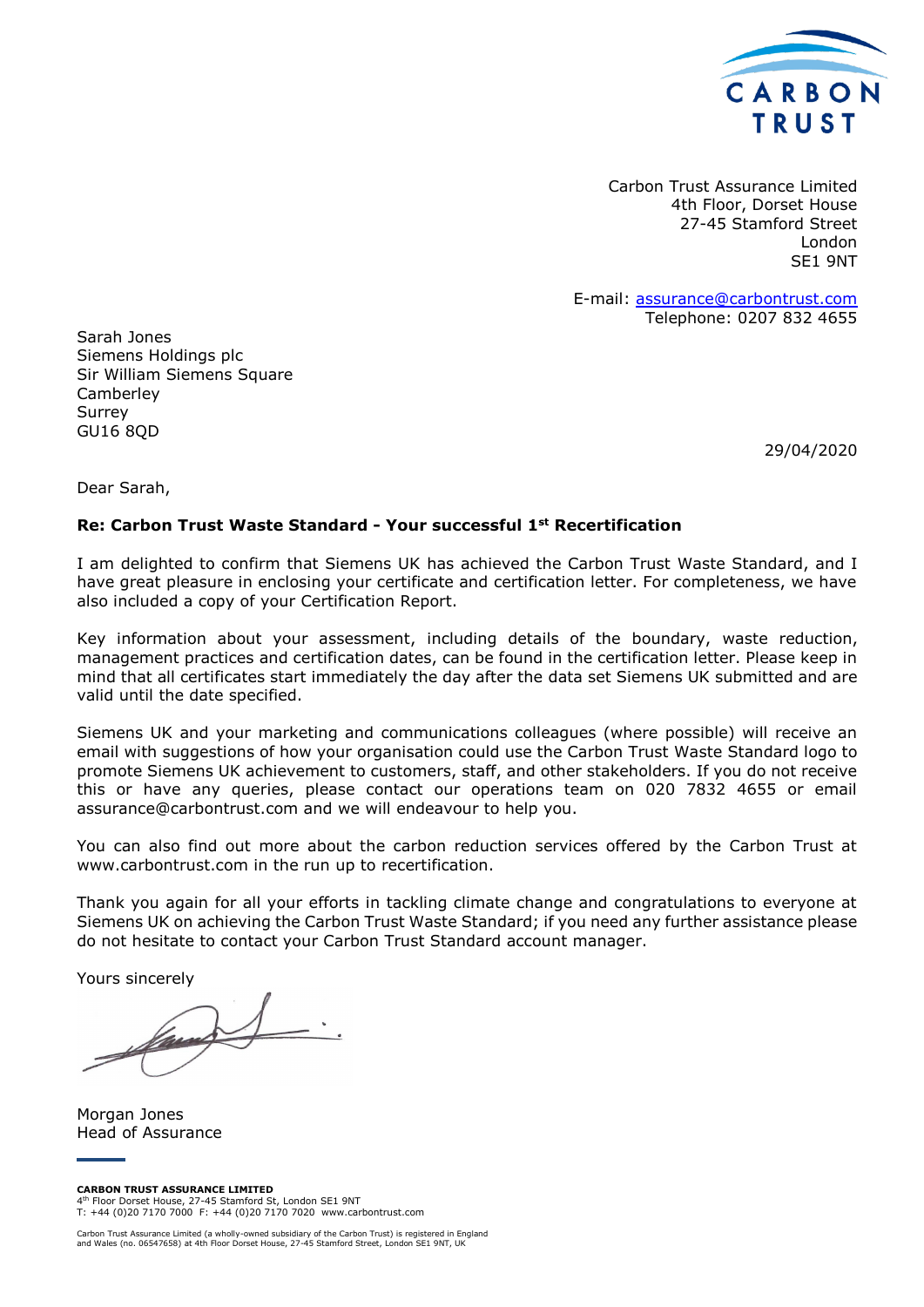

Sarah Jones Siemens Holdings plc Sir William Siemens Square Camberley Surrey GU16 8QD

29/04/2020

## Carbon Trust Waste Standard Certification Letter

#### Certificate Number: CERT-12822

Carbon Trust Assurance Limited ('The Company') certifies that Siemens UK ('You') have been awarded the Carbon Trust Waste Standard in accordance with the Corporate Waste Protocol methodology.

#### Footprint and Reduction

You have been certified on a 1.6% absolute reduction in waste, based on the compliance period of *01 October 2017 to 30 September 2019*. You also have been certified for a 6.5% reduction in waste intensity (benchmark of tonnes/£m) and 6.7% improvement in certified waste management improvement. Further details of your footprint [and reductions] can be found in the table below.

#### Table I- Certified Waste Reduction

| <b>Unit</b>        | Year 0          | Year 1        | Year 2          | <b>Reduction</b> |
|--------------------|-----------------|---------------|-----------------|------------------|
|                    | ا Year end date | Year end date | ا Year end date |                  |
|                    | Sep 2017        | Sep 2018      | Sep 2019        |                  |
| tonnes             | 10,842          | 10,424        | 10,919          | 1.6%             |
| tonnes/£m turnover | 1.84            | 1.63          | 1.81            | 6.5%             |

#### Table II- Certified Waste Management Improvement

| <b>Waste arisings (tonnes) by</b><br>management practice | <b>Year 0</b><br><b>Year end date</b> | Year 1<br><b>Year end date</b> | Year 2<br><b>Year end date</b> | <b>Waste</b><br><b>Management</b><br>Improvement |
|----------------------------------------------------------|---------------------------------------|--------------------------------|--------------------------------|--------------------------------------------------|
|                                                          | Sep 2017                              | Sep 2018                       | Sep 2019                       |                                                  |
| Reuse                                                    | 22                                    | 100                            | 132                            |                                                  |
| <b>Recycling</b>                                         | 3,374                                 | 4,467                          | 4,539                          | 6.7%                                             |
| <b>Energy Recovery</b>                                   | 3,808                                 | 2,331                          | 2,697                          |                                                  |
| <b>Disposal</b>                                          | 3,638                                 | 3,526                          | 3,550                          |                                                  |

**CARBON TRUST ASSURANCE LIMITED**

4 th Floor Dorset House, 27-45 Stamford St, London SE1 9NT T: +44 (0)20 7170 7000 F: +44 (0)20 7170 7020 www.carbontrust.com

Carbon Trust Assurance Limited (a wholly-owned subsidiary of the Carbon Trust) is registered in England and Wales (no. 06547658) at 4th Floor Dorset House, 27-45 Stamford Street, London SE1 9NT, UK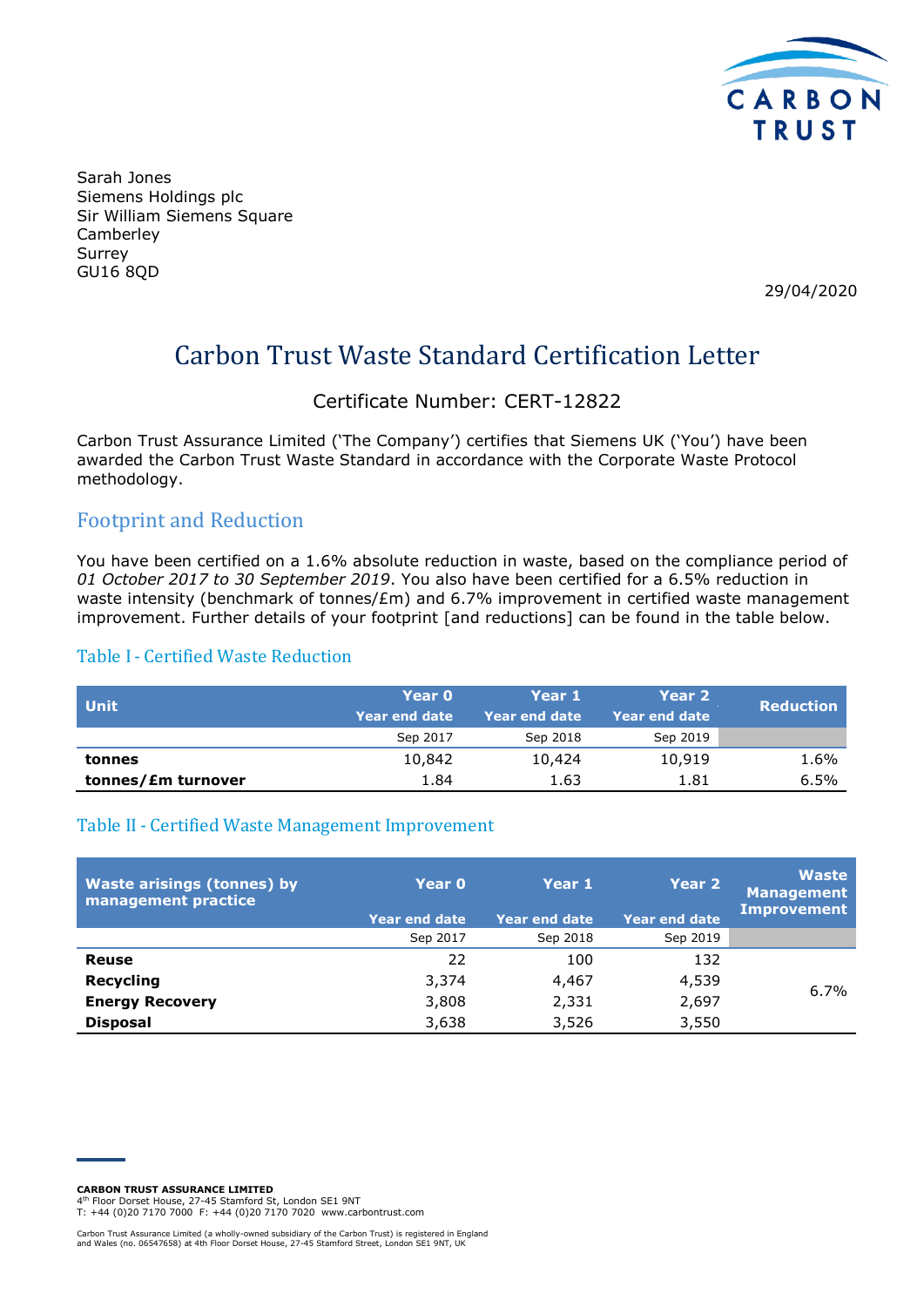

#### Boundary

Your footprint and certification correspond to the following boundary:

All UK operations including all sites

#### Qualitative Assessment

You have been certified with a qualitative assessment score of 81%, which reflects your demonstrated effectiveness at responding to waste through governance, waste measurement, and waste management.

#### **Materiality**

It has been verified that all material non-conformities identified during the sampling performed on the waste measurement data submitted have been closed. If at any time and for whatever reason You or the Company identify any further non-conformities, you shall promptly inform the Company.

#### Certification Period

This Certification is valid for a period of 24 months from 01 October 2019 until 30 September 2021 subject to the provisions in this Certification Letter.

#### Communications

In accordance with the Communications rights associated with certification, the present Certification Letter allows You to communicate the certified results and to claim an achieved reduction. Any achieved reduction or other claim made during the Certification Period must be done in accordance with the information present in this Certification Letter.

Any other communication proposed during the Certification Period shall be submitted to the Company for prior approval. Non-standard communications approved by the Company will be documented in the Annexe of this Certification Letter, at the Company's discretion.

For and on behalf of Carbon Trust Assurance Limited

Morgan Jones, Head of Assurance

**CARBON TRUST ASSURANCE LIMITED**

4 th Floor Dorset House, 27-45 Stamford St, London SE1 9NT T: +44 (0)20 7170 7000 F: +44 (0)20 7170 7020 www.carbontrust.com

Carbon Trust Assurance Limited (a wholly-owned subsidiary of the Carbon Trust) is registered in England and Wales (no. 06547658) at 4th Floor Dorset House, 27-45 Stamford Street, London SE1 9NT, UK